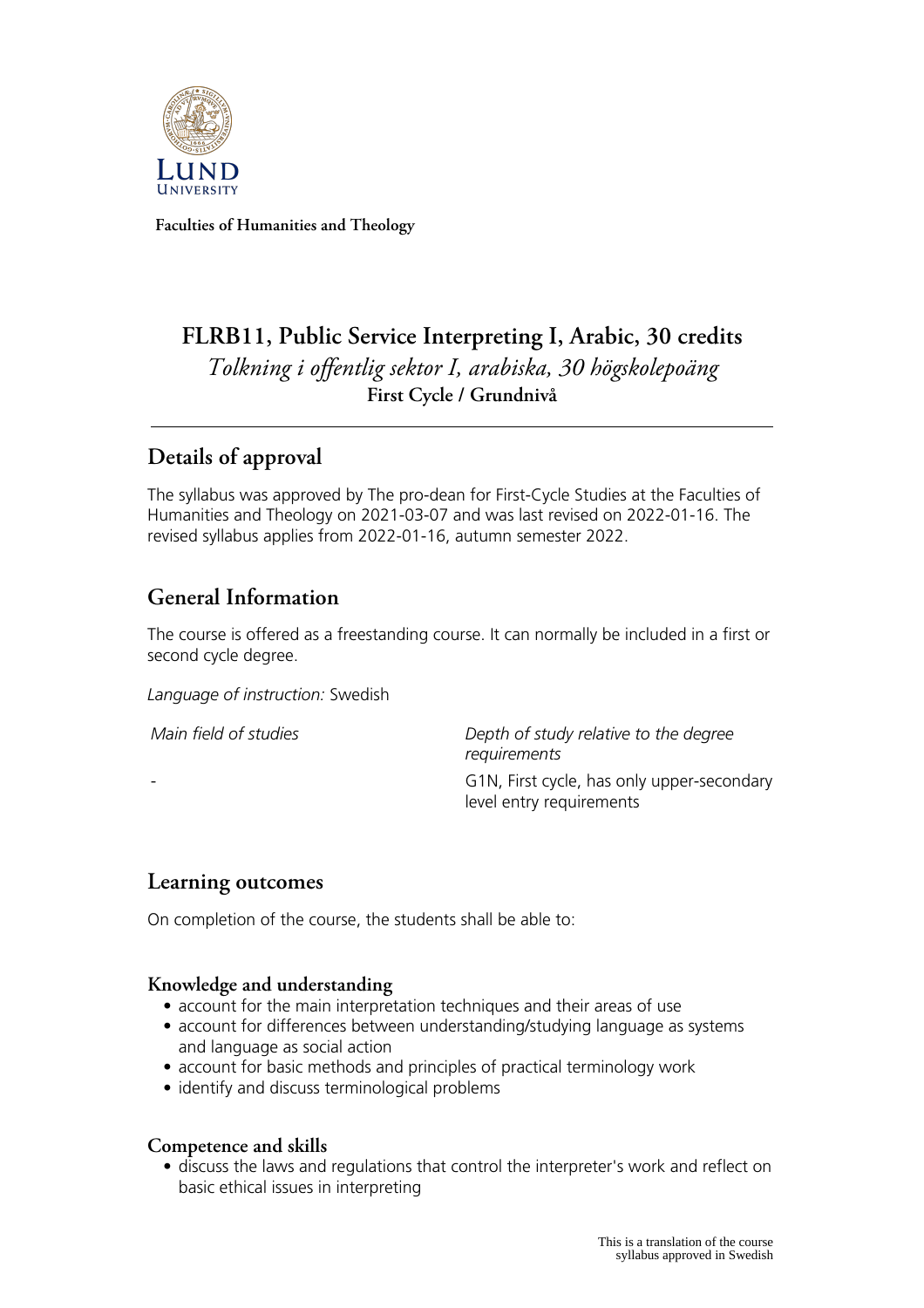- prepare terminology lists in a number of specific fields
- use terminology aids in preparation for and for support during an interpreting assignment
- demonstrate familiarity with the interpreter's introduction in both languages
- plan and carry out interpretation of conversations in social services as well as in the labour market field, health care and migration
- use relevant terminology and cultural awareness in social services as well as in the labour market field, health care and migration
- analyse interpreted interactions

#### **Judgement and approach**

- discuss and reflect on different terminologically challenging situations
- discuss the different expectations of interpreting clients on the interpreter's assignment and performance

### **Course content**

The course is aimed at bi- or multilingual participants who wish to work as interpreters in the public sector. The course does not include any language training; proficiency in the languages of interpretation is a course entry requirement and these are tested in a compulsory entrance exam.

The course provides students with basic theoretical knowledge of interpreting as social interaction, as a cognitive process and as a practical activity. The course covers different interpretation techniques, terminology work and the interpreter's introduction in both languages of interpretation. The students acquire familiarity with the ethical issues associated with interpretation. The course also provides students with practical familiarity with basic interpretation techniques i.e. short consecutive interpretation without notes and simultaneous whispered interpreting as well as an insight into different interpreter situations such as onsite dialogue interpreting and distance interpreting. Swedish is always one of the languages in the exercises.

The course consists of 4 modules:

#### Module 1: *The Ethics and Profession of Interpreting I*, 7.5 credits

The module covers regulatory frameworks and norms for the interpreting profession and the different interpretation techniques and their areas of use. The module highlights the emergence of the interpreter profession in the public sector and the ethical dilemmas that are typical for the profession.

Module 2: *Basic Terminology*, 3.5 credits

The module provides the students with a methodological and theoretical understanding of basic terminology science and terminology work.

Module 3: *Terminology in Practice*, 4 credits

The module is primarily devoted to practical exercises in terminology work for interpreters. The module also provides students with familiarity with terminology tools for interpreters.

#### Module 4: *Interpretation Techniques and Exercises I and II*, 15 credits

The module is primarily devoted to training exercises in interpretation between Swedish and the second language through both short consecutive and simultaneous whispered interpretation as well as switching between these interpretation techniques and the interpretation of text to speech. The module provides students with the opportunity to practise their interpreter introductions in both languages of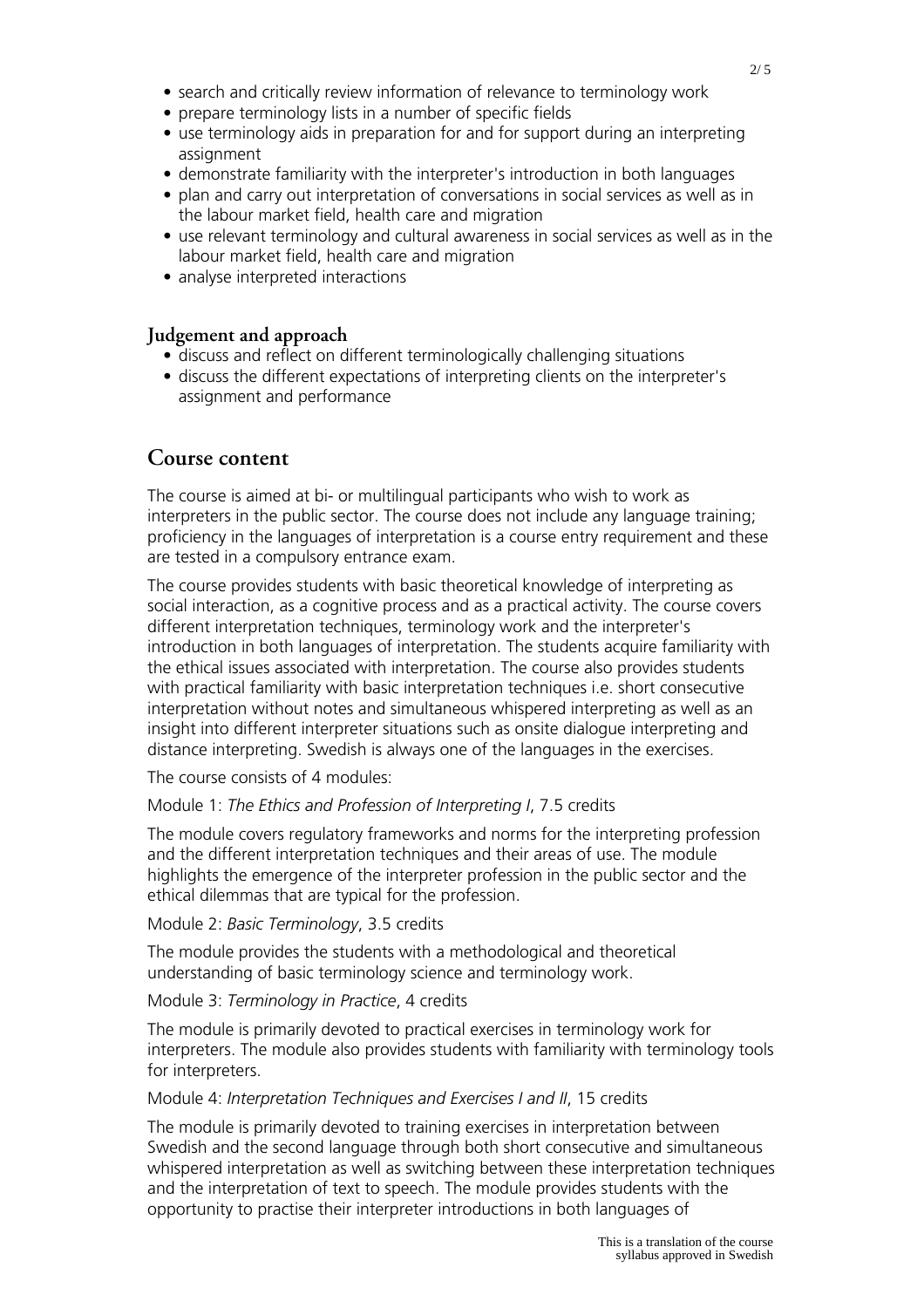interpretation. The module provides students with knowledge of and about interpretation, primarily dialogue interpretation, and particularly interpretation in social services and in the labour market field, health care and migration. The module also includes basic note-taking techniques for interpreters as well as basic exercises to describe and analyse interpreted interactions.

# **Course design**

The course makes use of an online learning platform and digital tools. Students are required to participate under these conditions, and to have access to a computer with an Internet connection. The department will provide information about the technical requirements.

Module 1: *The Ethics and Profession of Interpreting*, 7.5 credits

The module includes 10 to 13 lectures and 8 to 11 digital seminars.

Module 2: *Basic Terminology*, 3.5 credits

The teaching consists of 4 to 6 lectures.

Module 3: *Terminology in Practice*, 4 credits

The teaching consists of 9 to 11 digital seminars.

Module 4: *Interpretation Techniques and Exercises I and II*, 15 credits

The teaching consists of 9 to 13 exercise sessions.

All teaching components are compulsory. Compensation opportunities or alternative times for compulsory components are offered to students who, due to circumstances beyond their control, e.g. accidents, sudden illness or similar, are unable to carry out the compulsory component. This also applies to students who have been absent because of duties as an elected student representative.

### **Assessment**

The assessment of Module 1 is based on a take-home exam.

The assessment of Module 2 is based on 3 to 5 written assignments and one written take-home exam.

The assessment of Module 3 is based on 9 to 11 written assignments consisting of independently created terminology lists in specific fields with reflective comments on different terminology cases as well as a take-home exam.

The assessment of Module 4 is based on a written reflective assignment and 2 to 3 independently compiled terminology lists in specific fields and 1 to 2 oral interpreter tests.

The examiner, in consultation with Disability Support Services, may deviate from the regular form of examination in order to provide a permanently disabled student with a form of examination equivalent to that of a student without a disability.

*Subcourses that are part of this course can be found in an appendix at the end of this document.*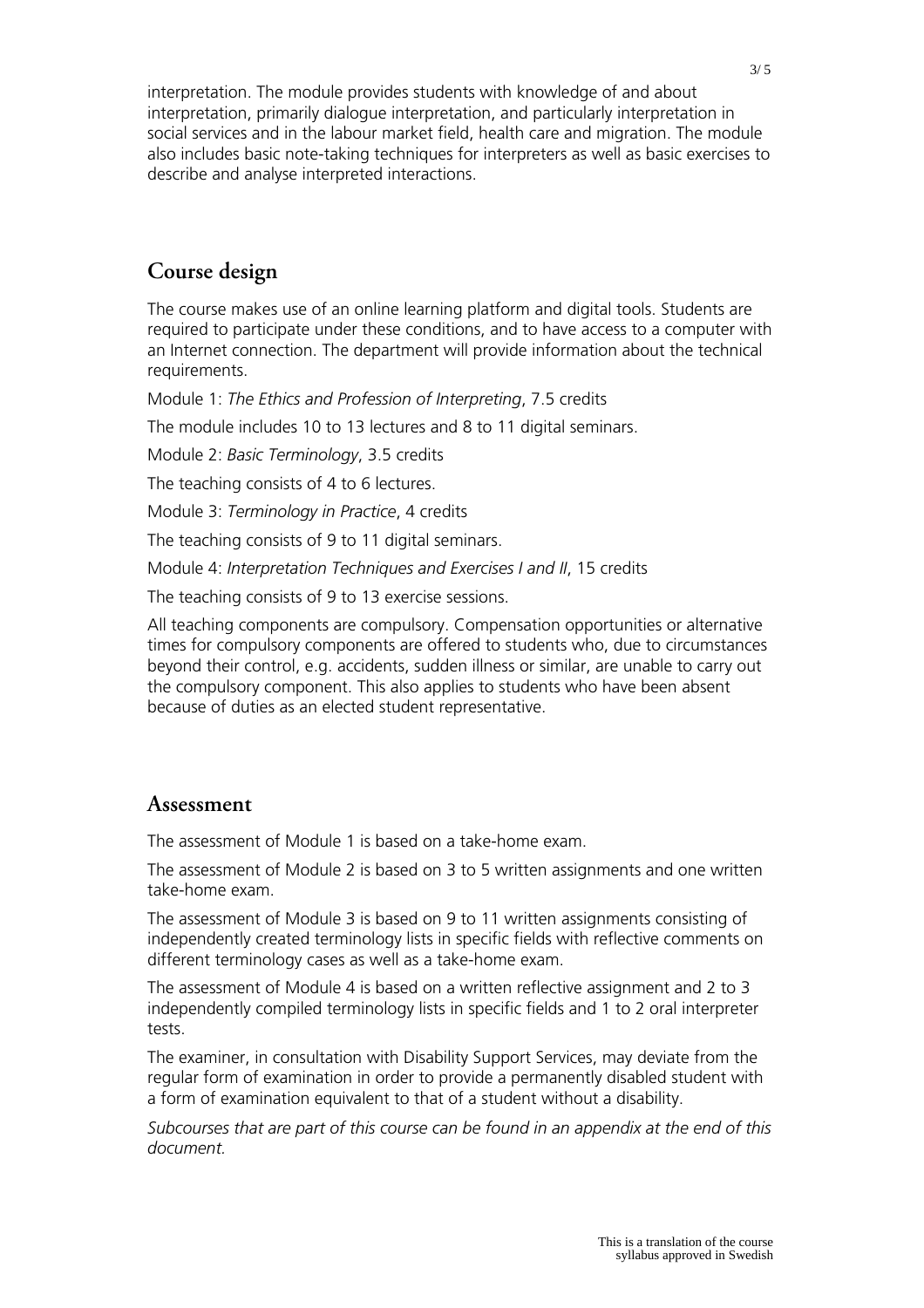## **Grades**

Marking scale: Fail, E, D, C, B, A.

The letter grades A-E are converted to the numbers 5-1 and an average grade is calculated taking into account the number of credits for each module with regard to the total number of course credits. Therefore, the grade on the whole course is a weighted average of the modules. Standard rounding rules apply.

## **Entry requirements**

General requirements and passed entrance test

## **Further information**

- 1. The course is offered at the Centre for Languages and Literature, Lund University.
- 2. To be admitted to the course, students must meet the general entry requirements and have passed the entrance exam, demonstrating sufficient knowledge of Arabic.
- 3. Selection: 80% of the places are awarded based on the result of the entrance exam, 10% of the places are awarded based on grades and 10% of the places are awarded based on Swedish Scholastic Aptitude Test results.
- 4. Module titles in Swedish:
	- 1. Delkurs 1: Yrkesetik och professionskunskap I, 7,5 hp
	- 2. Delkurs 2: Grundläggande terminologi, 3,5 hp
	- 3. Delkurs 3: Terminologi i praktiken, 4 hp
	- 4. Delkurs 4: Tolkningsteknik och övningar I och II, 15 hp